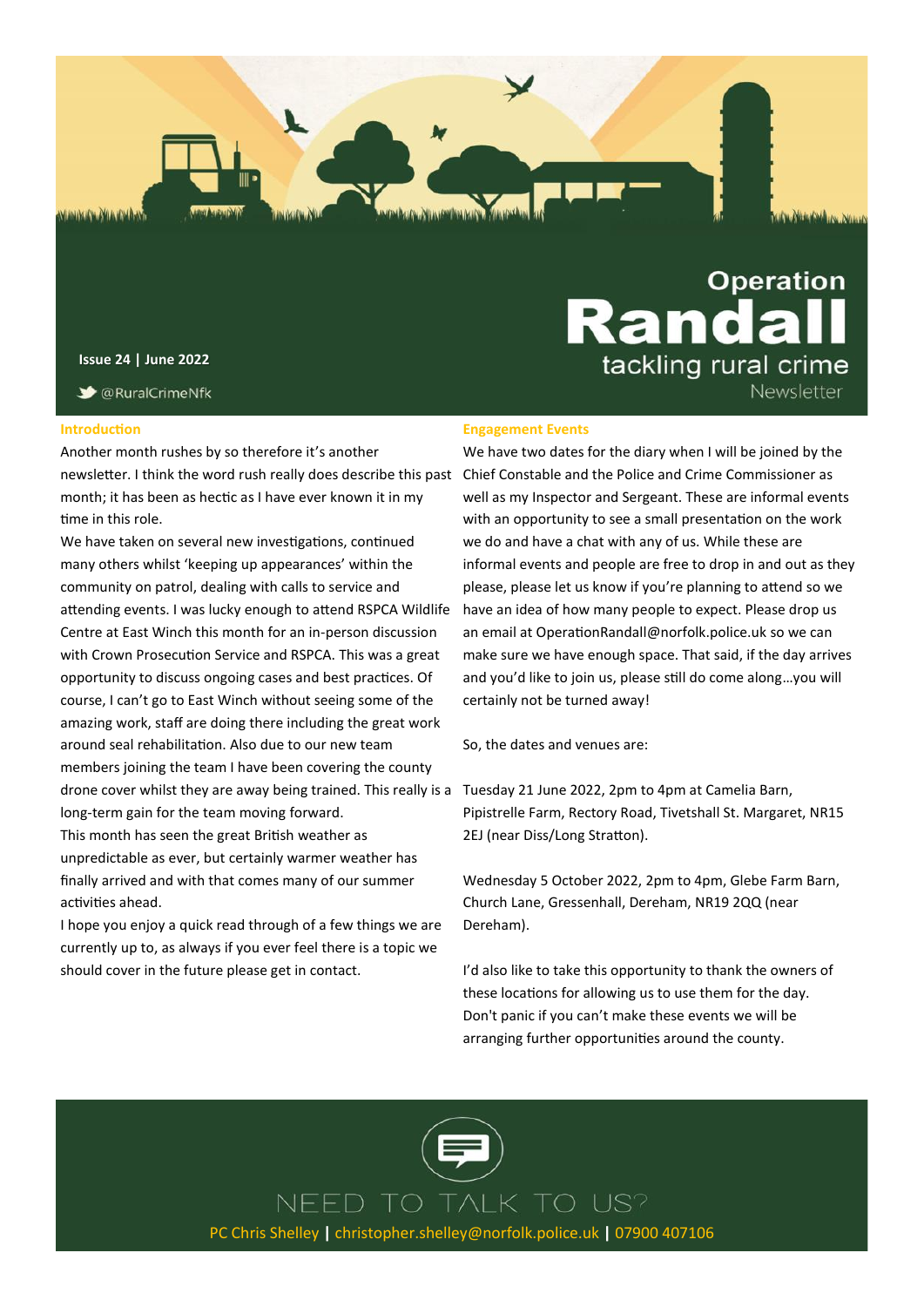#### **Royal Norfolk Show**

As always, the team will be present at the Royal Norfolk Show across both days. They will be spending some time at the NFU tent and also CLA. They will also be supporting the Police and Crime Commissioner at times too.

For myself I am a Steward (of the Sheep Section) so won't be present on our stand until the Thursday afternoon when all the showing has been completed. However, the rest of the team will always be present at our tent within the Emergency Service Village, so do come and chat with them or raise any concerns. If they can't help straight away, we will be providing opportunities for people to leave details so we can make further enquiries into any queries raised.

#### **Animals in Hot Cars—Die!**

I find it still shocking in 2022 we continue to receive the number of calls alongside the RSPCA in relation to this. Whilst it may seem a cool day and you can leave a window partially down, cars get hot incredibly quickly with the smallest amount of sun. It can cause significant harm to animals not only in the short term but long term too, alongside death very quickly. No animals should be left in vehicles this time of year for any amount of time.

A colleague recently seized two rabbits and a cat found within an enclosed car, their owner remains under investigation for animal welfare offences.

## **GPS Thefts**

This past week we saw a theft of GPS equipment from two farms in the west of the county, thankfully one of those farms had installed tracking software to their systems. They were tracked to an area of woodland and found sitting there, we suspect, for collection. Those that

go after these systems are organised crime groups with a couple of people working in tandem at different stages of the offence. These items were quickly recovered by police where the forensic team have done some work on them before being returned to their rightful owners. Wherever possible, always remove the GPS systems and clearly mark all systems with permanent marker or even better, engrave the system. Engraving or marking your system with your postcode and surname/farm name is often enough.

## **Fuel Thefts**

We have seen a number of thefts of various types of fuel, now prices are at an all-time high. Cooking oil remains a popular commodity so please ensure if you're a business owner, that you are securing your new stock and also waste oil where possible. It should be collected by the correct company who have the correct licences to do so. Make sure your staff know who should be collecting.

We have also seen theft of diesel from tractors, many older machines can be hard to secure therefore it is essential to think where you are leaving these vehicles overnight.

#### **WhatsApp Group**

The Operation Randall WhatsApp group is expanding. At present the group mainly consists of partner agencies, key landowners and administrators of other social media rural groups. I am currently looking at increasing the size of this group so if you meet one or more of the above criteria – work for a partner agency, key landowner or you administer another rural group on social media - or if you think you would benefit or be able to contribute in any way, I want to hear from you. You can contact me on email at christopher.shelley@norfolk.pnn.police.uk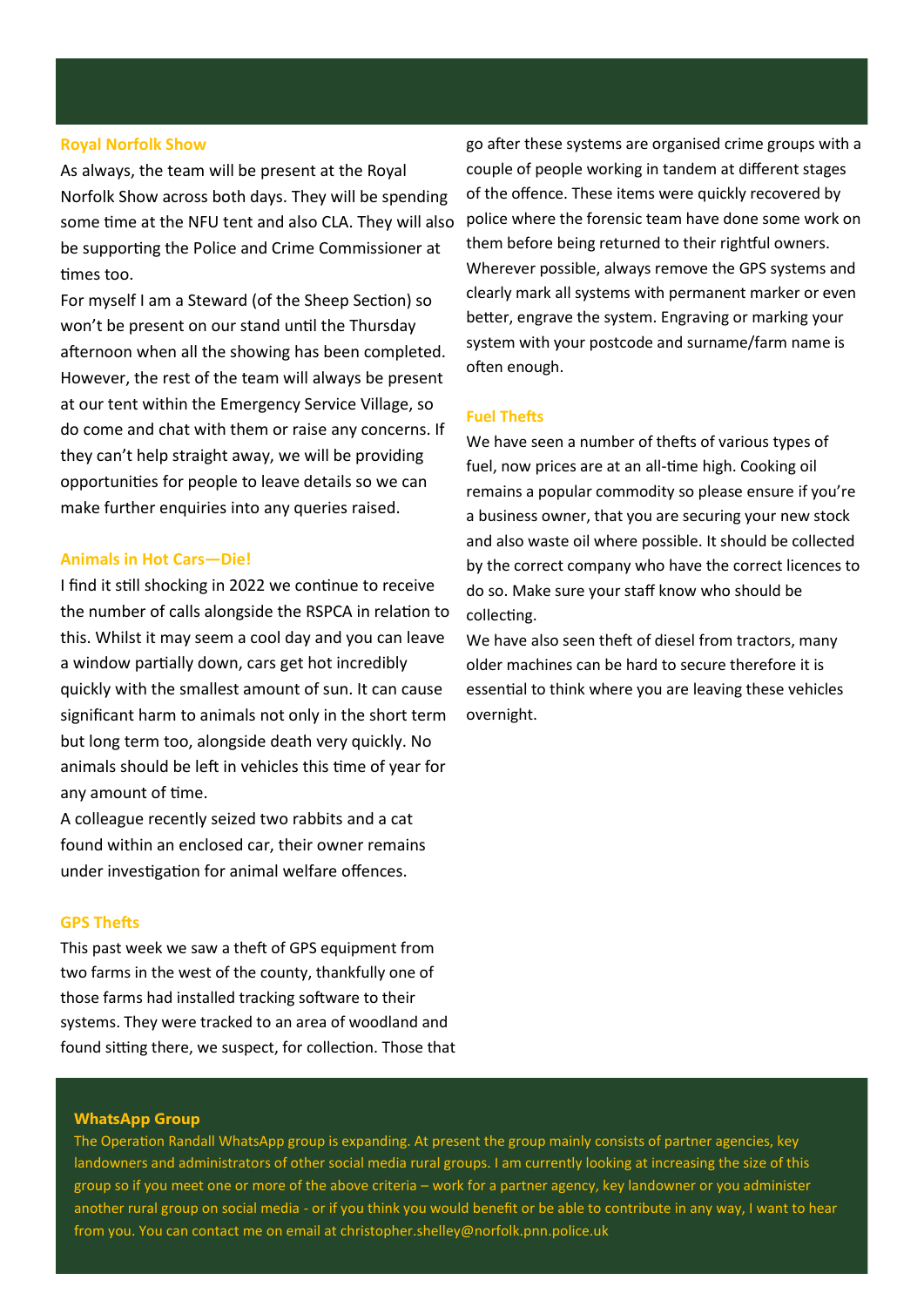#### **Wildlife Crimes in Norfolk**

The first is one you may already be aware of. The below press release explains this:

Two police officers together with partner agencies attended woodland close to the A1065 in Hilborough shortly after 5.30pm on Friday 29 April 2022 after police received intelligence that a bird of prey had been caught in a trap baited with a live pigeon. This is an offence under the Wildlife and Countryside Act. While in the wood, officers discovered a trap set with a live pigeon. The pigeon was released by officers and is being looked after by another organisation on behalf of the police.

At about 7pm, the officers saw two men in the same wood. The men were stopped and searched, and officers discovered a police-style baton in a vehicle being used by one of the men.

Four live pigeons, one deceased pigeon and the police-style baton were among the items seized by police. The pigeons are currently being cared for on behalf of the police. The police investigation continues and anybody with information or any witnesses are asked to contact PC Chris Shelley, a rural crime officer, at Norfolk Police on 101 quoting investigation number 36/31685/22.

This investigation remains in its very early stages with ongoing work.

Other investigations we have picked up this month include several bat disturbance jobs in building projects. A couple are better examples than others of how to go about dealing with bats. All bats in the UK are protected under the Wildlife and Countryside Act including their roost (rest or breeding roosts). Bats will roost in some surprising places and go completely unseen until you decide to do something in these structures including sheds, barns and dwellings. Whilst all work requiring planning permission will generally need a full ecological impact assessment carried out which will highlight if any bat roosts are present, some low-level maintenance work won't require this. However, should you come across evidence of bats or find a bat(s) all work should cease immediately and ecologist should be contacted before carrying out any further work. This will protect you from

breaking the law. It's important to remember the Wildlife and Countryside Act has punishments of unlimited fines and 6 months custodial sentences if convicted of any offence. We are currently dealing with one property development where it appears survey work highlights a need for a licence and this was not obtained before work was carried out. On the flip side we have had another one we've been notified of where a roof was being repaired and a bat was found - work stopped immediately and the owner immediately contacting an ecologist. They then have a duty to report any possible offences which we would deal with at an appropriate level. Another investigation reported this month is a landowner appearing to plough over a single badger sett entrance. This is an offence under the Badger Protection Act and you cannot do anything to an active badger sett. We have requested some expert advice on this one.

We have also seen a number of reports of nesting birds being disturbed. It is essential that everyone understands all birds (a few exceptions under General Licences which have strict conditions that must be met) and their nests are protected under the Wildlife and Countryside Act. Whilst the nest is active (including being built) you must not block access to a nest once it becomes active or remove it in anyway. Whilst birds do nest in some strange places they must be left alone. We have seen the usual garden maintenance, hedge cutting and large scale grass cutting destroying nests which all are or have been investigated. We have also seen sea gull nests being destroyed on houses, a nest inside a cavity wall whereby the suspect had blocked access to the nest, and then also a jackdaw nesting in a chimney and the suspect put a mesh over the opening. Thankfully with this one the clever birds continued to feed their young through the mesh until we were able to get the mesh removed. Whilst of course these do cause issues you cannot do anything without seeking a licence from Natural England and often the best way to deal with it is to allow the nest to naturally vacate in late summer and then look at preventative measures ahead of next spring which is completely legal to do. We don't have any birds in Norfolk currently whereby their nests are protected all year round.

#### **WhatsApp Group**

The Operation Randall WhatsApp group is expanding. At present the group mainly consists of partner agencies, key landowners and administrators of other social media rural groups. I am currently looking at increasing the size of this group so if you meet one or more of the above criteria – work for a partner agency, key landowner or you administer another rural group on social media - or if you think you would benefit or be able to contribute in any way, I want to hear from you. You can contact me on email at christopher.shelley@norfolk.pnn.police.uk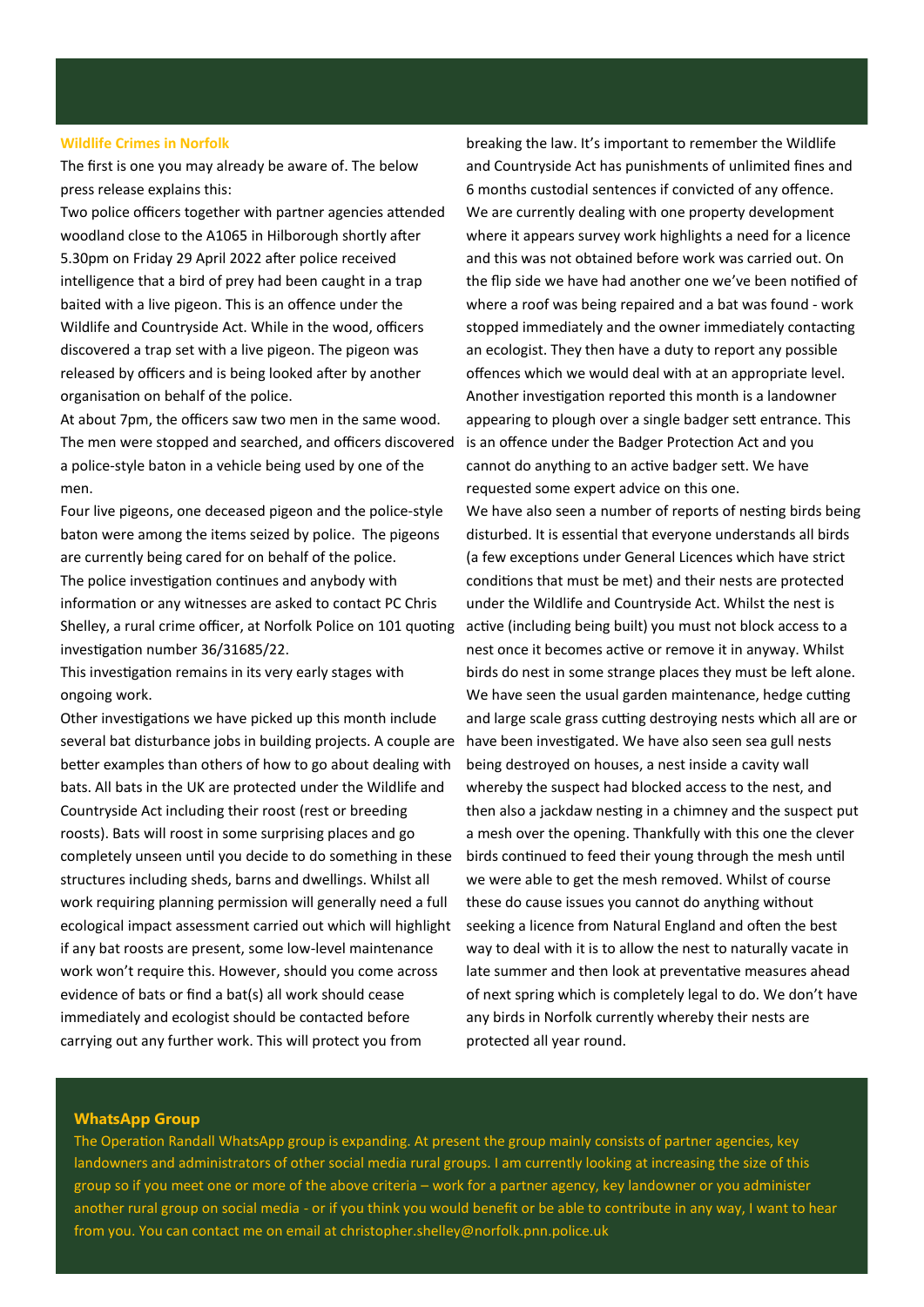## **Dogs Worrying Livestock**

This is a slight re-hash from last month as I have just We have been out on patrol alongside the this past week reviewed two offences whereby dogs Environment Agency tackling illegal fishing during have got into livestock (sheep). On both occasions lambs have been killed. This is not acceptable; we will seek to prosecute where opportunities allow us, and we are working closely with the Crown Prosecution Service on this. If you own a dog, it is your responsibility to ensure it remains under control at all times.

Remembering the Countryside Code – its core message is leave the area how you found it (respect, protect, enjoy), take your litter with you and leave gates how you found them (if shut, shut them behind you).

I would like to remind everybody, if you own or are responsible for a dog you are liable to prosecution if your dog attacks livestock or disturbs wildlife contrary to the Wildlife and Countryside Act. You will see several signs asking for dogs to be kept on leads, and this is especially important this time of year on many of our popular walking areas as vulnerable ground nesting birds will be disturbed by loose dogs. Just because you can't see the nests doesn't mean they aren't there and the fact you can't see them means the birds have done their jobs correctly! Please always respect the signs that are there to prevent harm and potentially protect you from prosecution. It is also important to remember that not everybody is a dog lover and having your bundle of joy running up to them can be incredibly stressful.

### **Fishing Licences**

the closed season. The closed season is really important to allow our fish stocks to breed and keep our waterways healthy. As we go through June the closed season comes to a close on 15 June 2022.

Whilst it will be legal to fish on waterways again, it is essential you follow all local byelaws which can be found here: https://www.gov.uk/guidance/regionalrod-fishing-byelaws-anglian-region It is also important you have permission to fish on

private land and have the appropriate rod licence. Anybody over the age of 13 require a fishing licence if you're fishing for salmon, trout, freshwater fish, smelt or eel with a rod and line. Under 13's don't required a licence, whilst 13 to 16-year-olds do need a licence but it is free to obtain. More details on rod licences and how to obtain one can be found here: https://www.gov.uk/fishing-licences We will again join Environment Agency on joint patrols checking rod licences in the future.

## **Final Word**

Thank you again for taking the time to read this month's update and, as always, please do get in contact if you wish to raise any concerns or ideas.

Have a great month. Chris

#### **WhatsApp Group**

The Operation Randall WhatsApp group is expanding. At present the group mainly consists of partner agencies, key landowners and administrators of other social media rural groups. I am currently looking at increasing the size of this group so if you meet one or more of the above criteria – work for a partner agency, key landowner or you administer another rural group on social media - or if you think you would benefit or be able to contribute in any way, I want to hear from you. You can contact me on email at christopher.shelley@norfolk.pnn.police.uk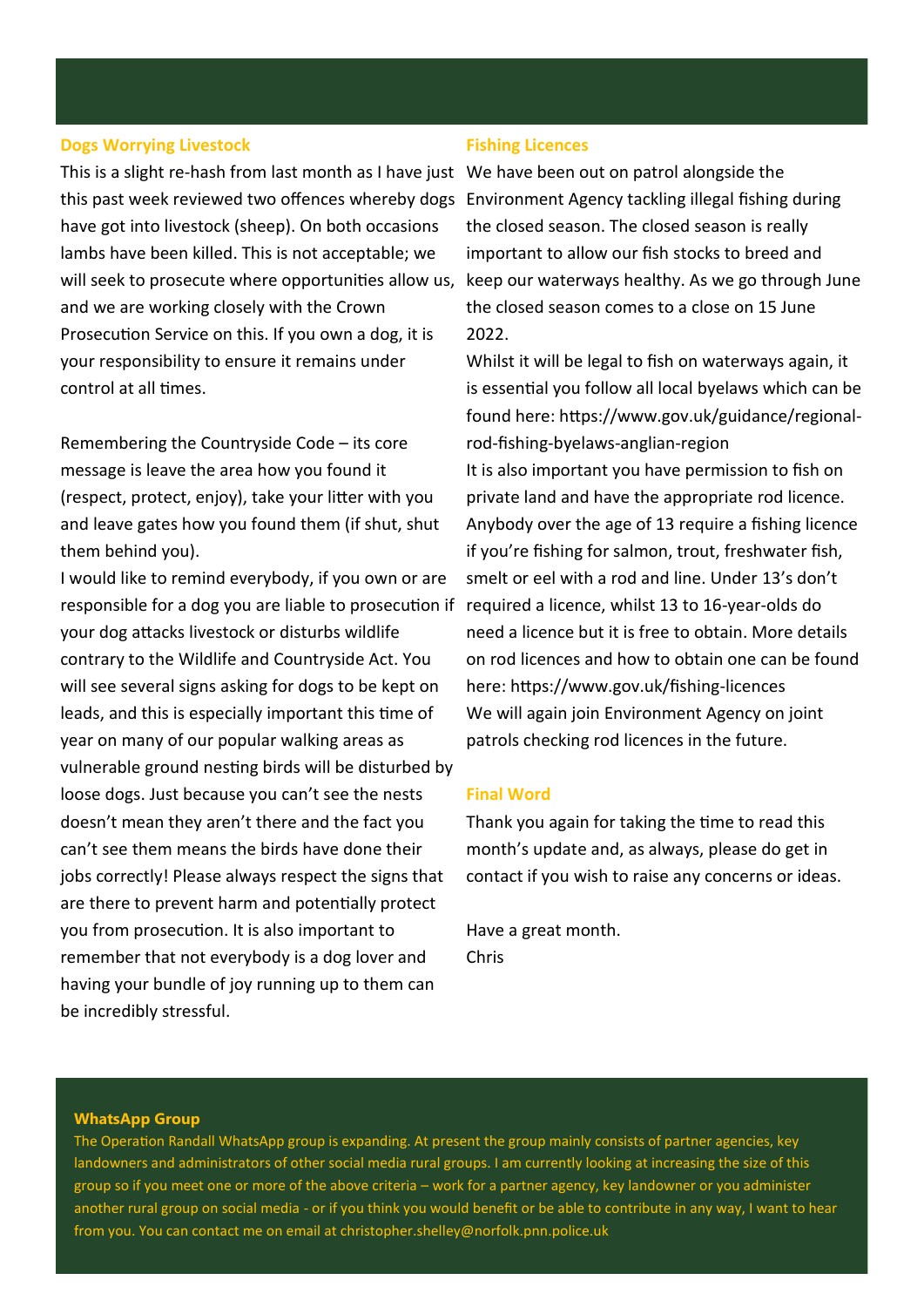#### **June in the Countryside**

June brings the start of many agriculture shows where many livestock farmers will show off the very best of their flock or herd. The prizes won in the ring at the likes of the Royal Norfolk Show carry significant importance to the value of their stock moving forward. If you can breed a champion bull or heifer, it secures more value to that animal and bloodline as breeding stock moving forward. Livestock farmers will spend days and hours halter training these animals to walk around the ring quietly and really show off their best attributes. These animals will be washed, brushed, and have a very thorough trim to make them look their very best. These show days are often very long days but a brilliant opportunity for a very isolated community to come together and engage with each other. They have been a tradition that have been going for 100s of years in various forms all around the country. Also remembering there will still be stock at home that needs looking after so it is often a family affair to make this all work. So please do take the time if you get to the Norfolk Show later this month to appreciate these beautiful animals, a lot of hard work has gone in to get them there.

On the arable farms, preparations start in their earnest in regard to preparation for harvest, grain stores will be being emptied and cleaned, combines greased and fired up, all ready to go when the grain reaches its sweet spot. Hay making should start this month if we get a couple days of hot sunny weather needed to turn the green grass litter home with you and leave it how you found it. Please into a storable commodity for the winter months. You will have already seen several green fields cut in the last couple of weeks, most of this will have been for silage which is a slightly different sort of feed. This is preserved by a natural fermentation which occurs as the grass is packed in tight to the clamp or bale. Hay uses a different preservation method by completely drying out the grass, stopping it from rotting once baled up. Both these methods provide essential high nutrient value food for

livestock over winter months. If farmers get their timings wrong it can be very costly, so as with so many parts of farming, the farmers will be sweating over the weather forecast.

In the countryside many of our early nesting birds will have had their first clutch and fledgelings will start to appear and the possibility of second clutches for many of our common residents including blackbirds, robins, house sparrows, and wood pigeons. Many of our migratory birds do also try to fit in a second clutch which is a rush against time to be fit to migrate again at the end of the summer. With our migratory birds here it's a great opportunity to see them, the likes of swallows will be busy collecting flying insects over meadows especially around waterways. Their movements are incredible. With the flowers out in full bloom in wildflower meadows (of the few that remain) and then alongside many of our propagated plants it's an awesome time to watch bees carrying pollen from plant to plant. If there is one thing you can do to help this British staple, it is to 'rewild' a small part of your garden, planting some wildflower meadow seeds or selections especially designed for attracted bees. They are a creature in rapid decline but are essential to our survival and many other species. We need to do everything we can to help them. This is a great month to get out an explore our countryside! There is so much to see and explore with the warmer evenings. Please respect it though, take your respect any signs or cordoned off areas as you will see many signs asking that dogs are kept on leads at popular dog walking sites. This is aimed to protect ground nesting birds like Lapwings. Along our coast a few areas will also be closed off for the same reason, mainly our healthy Little Tern populations. They nest on the ground and are incredibly vulnerable to natural predation and inclement weather without human interference.

**Please note if you are reading this version of our monthly newsletter, this is a simplified version created for ease of distribution on parish websites, community pages and similar outlets.** 

**If you wish to receive a copy of this newsletter directly to your email in its fullest form with images and interactive options please visit: norfolk.police.uk/contact-us/police-connect-sign make sure you select 'Rural Crime' to receive direct to your email.**